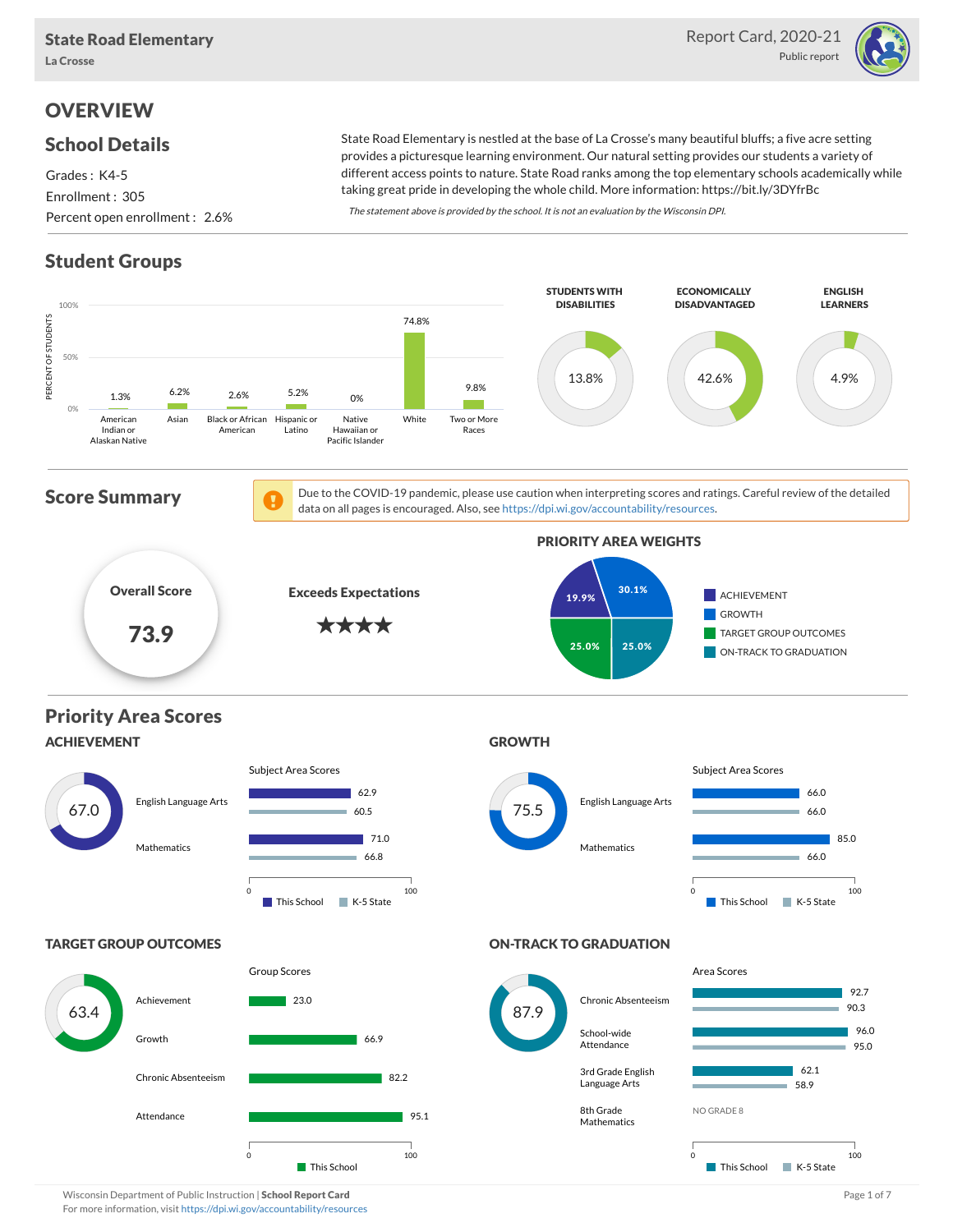

## ACHIEVEMENT

This priority area summarizes how this school's students performed on state assessments using a points-based proficiency system that gives partial credit for Basic test performance and extra credit for Advanced performance. The score is a multi-year average of English language arts and mathematics subscores.





### Student Group Achievement, 2020-21 (for information only)

Group size is given in parentheses. Groups with fewer than 20 students are not displayed.



#### Performance Levels by Year

These graphs show school-wide percentages and group sizes of students performing at each level.

#### ENGLISH LANGUAGE ARTS



#### **MATHEMATICS**



Wisconsin Department of Public Instruction | School Report Card Page 2 of 7 and 2008 and 2009 and 2 of 7 and 2 of 7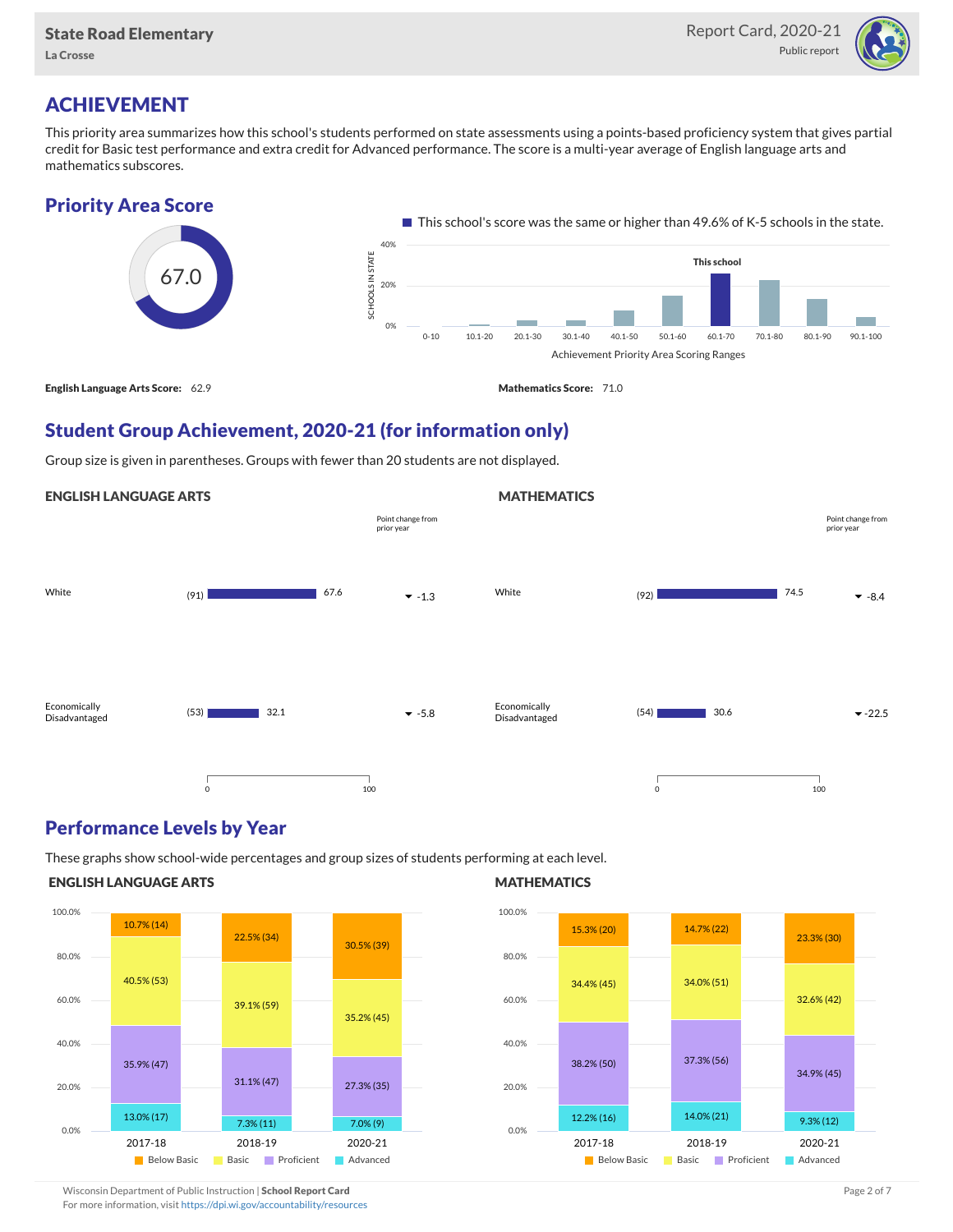

## ACHIEVEMENT - ADDITIONAL INFORMATION

The data on this page is for information only.

# Test Participation Rates, 2020-21

| <b>ENGLISH LANGUAGE ARTS</b> |                             | <b>MATHEMATICS</b> |                                   |  |  |  |  |  |
|------------------------------|-----------------------------|--------------------|-----------------------------------|--|--|--|--|--|
| All students                 | Lowest-participating group: | All students       | Lowest-participating group:       |  |  |  |  |  |
|                              | Economically Disadvantaged  |                    | <b>Economically Disadvantaged</b> |  |  |  |  |  |
| 96.4%                        | 94.8%                       | 97.1%              | 96.6%                             |  |  |  |  |  |

### Student Group Performance Levels by Year

Groups with any full academic year students in tested grades are shown.

#### ENGLISH LANGUAGE ARTS

|                                   | 2017-18          |           |            |           |                    |                  |           | 2018-19    |           |                |                  | 2020-21  |            |           |                    |  |
|-----------------------------------|------------------|-----------|------------|-----------|--------------------|------------------|-----------|------------|-----------|----------------|------------------|----------|------------|-----------|--------------------|--|
|                                   | Tested<br>Total# | Advanced  | Proficient | Basic     | <b>Below Basic</b> | Tested<br>Total# | Advanced  | Proficient | Basic     | Below<br>Basic | Tested<br>Total# | Advanced | Proficient | Basic     | <b>Below Basic</b> |  |
| All Students: K-5 State           | 192,784          | 7.3%      | 35.1%      | 34.5%     | 23.2%              | 189,032          | 6.7%      | 33.7%      | 34.8%     | 24.8%          | 158,545          | 5.8%     | 31.3%      | 35.0%     | 27.9%              |  |
| All Students                      | 131              | 13.0%     | 35.9%      | 40.5%     | 10.7%              | 151              | 7.3%      | 31.1%      | 39.1%     | 22.5%          | 128              | 7.0%     | 27.3%      | 35.2%     | 30.5%              |  |
| American Indian or Alaskan Native | $\Omega$         | <b>NA</b> | <b>NA</b>  | <b>NA</b> | <b>NA</b>          | $\Omega$         | <b>NA</b> | <b>NA</b>  | <b>NA</b> | <b>NA</b>      | $\angle 20$      | $\star$  | $\star$    | $\ddot{}$ |                    |  |
| Asian                             | $\sim 20$        | $\star$   | $\star$    | ٠         | $\star$            | $\sim 20$        | $\star$   | $\star$    | $\star$   | $\star$        | $\sim 20$        | $\star$  | $\star$    | $\ddot{}$ |                    |  |
| <b>Black or African American</b>  | $\sim 20$        | ٠         | ٠          |           | $\star$            | $\sim 20$        | $\star$   | $\star$    | ٠         | $\star$        | $\leq 20$        | $\star$  | ٠          |           |                    |  |
| Hispanic or Latino                | $\angle 20$      | $\star$   | $\star$    | $\star$   | $\star$            | $\angle 20$      | $\star$   | $\star$    | $\star$   | $\star$        | $\angle 20$      | $\star$  | $\star$    |           |                    |  |
| White                             | 94               | 16.0%     | 42.6%      | 38.3%     | 3.2%               | 111              | 9.0%      | 36.0%      | 38.7%     | 16.2%          | 91               | 9.9%     | 33.0%      | 39.6%     | 17.6%              |  |
| Two or More Races                 | $\sim 20$        |           | $\star$    | $\star$   | $\star$            | $\sim 20$        | $\star$   | $\star$    | $\star$   | $\star$        | $\angle 20$      | $\star$  | $\star$    |           |                    |  |
| <b>Economically Disadvantaged</b> | 50               | 0.0%      | 30.0%      | 42.0%     | 28.0%              | 66               | 0.0%      | 18.2%      | 39.4%     | 42.4%          | 53               | 3.8%     | 9.4%       | 34.0%     | 52.8%              |  |
| <b>English Learners</b>           | $\sim 20$        |           | $\star$    | $\star$   | $\star$            | $\angle 20$      | $\star$   | $\star$    | $\ddot{}$ | $\star$        | $\angle 20$      | $\star$  | $\star$    |           |                    |  |
| <b>Students with Disabilities</b> | $\sim 20$        | $\star$   | $\star$    | $\star$   | $\star$            | $\sim 20$        | $\star$   | $\star$    | $\star$   | $\star$        | $\sim 20$        | $\star$  | $\star$    | $\star$   |                    |  |

#### **MATHEMATICS**

|                                   | 2017-18           |                      |            |           | 2018-19        |                  |           |            | 2020-21   |                |                  |          |            |           |                    |
|-----------------------------------|-------------------|----------------------|------------|-----------|----------------|------------------|-----------|------------|-----------|----------------|------------------|----------|------------|-----------|--------------------|
|                                   | Tested<br>Total # | Advanced             | Proficient | Basic     | Below<br>Basic | Total#<br>Tested | Advanced  | Proficient | Basic     | Below<br>Basic | Tested<br>Total# | Advanced | Proficient | Basic     | <b>Below Basic</b> |
| All Students: K-5 State           | 193,134           | 11.3%                | 35.2%      | 32.5%     | 21.0%          | 189,328          | 12.0%     | 34.8%      | 32.0%     | 21.2%          | 158,380          | 10.1%    | 32.3%      | 32.1%     | 25.6%              |
| <b>All Students</b>               | 131               | 12.2%                | 38.2%      | 34.4%     | 15.3%          | 150              | 14.0%     | 37.3%      | 34.0%     | 14.7%          | 129              | 9.3%     | 34.9%      | 32.6%     | 23.3%              |
| American Indian or Alaskan Native | $\Omega$          | <b>NA</b>            | <b>NA</b>  | <b>NA</b> | <b>NA</b>      | $\Omega$         | <b>NA</b> | <b>NA</b>  | <b>NA</b> | <b>NA</b>      | $\angle 20$      | $\star$  | $\star$    |           |                    |
| Asian                             | $\sim 20$         | $\star$              | $\star$    | $\ddot{}$ | $\star$        | $\sim 20$        | $\star$   | $\star$    | $\star$   | $\star$        | $\angle 20$      | $\star$  | $\star$    | $\ddot{}$ |                    |
| <b>Black or African American</b>  | $\angle 20$       | $\ddot{\phantom{1}}$ | $\star$    | ٠         | $\star$        | $\angle 20$      | $\star$   | $\star$    |           | $\star$        | $\angle 20$      | $\star$  | ٠          |           |                    |
| Hispanic or Latino                | $\angle 20$       | $\ddot{}$            | $\star$    | $\star$   | $\star$        | $\sim 20$        | $\star$   | $\star$    | $\ddot{}$ | $\star$        | $\angle 20$      | $\star$  | $\star$    |           |                    |
| White                             | 94                | 14.9%                | 44.7%      | 34.0%     | 6.4%           | 111              | 18.0%     | 39.6%      | 32.4%     | 9.9%           | 92               | 13.0%    | 38.0%      | 33.7%     | 15.2%              |
| Two or More Races                 | $\sim 20$         | $\ddot{}$            | $\star$    | $\star$   | $\star$        | $\sim 20$        | $\star$   | $\star$    | $\star$   | $\star$        | $\sim 20$        | $\star$  | $\star$    |           |                    |
| <b>Economically Disadvantaged</b> | 50                | 2.0%                 | 28.0%      | 42.0%     | 28.0%          | 65               | 3.1%      | 26.2%      | 44.6%     | 26.2%          | 54               | 0.0%     | 13.0%      | 35.2%     | 51.9%              |
| English Learners                  | $\angle 20$       | $\star$              | $\star$    | $\star$   | $\star$        | $\angle 20$      | $\star$   | $\star$    | $\star$   | $\star$        | $\sim 20$        | $\star$  | $\star$    |           |                    |
| <b>Students with Disabilities</b> | $\sim 20$         | $\star$              | $\star$    | $\star$   | $\star$        | $\angle 20$      | $\star$   | $\star$    |           | $\star$        | $\sim 20$        | $\star$  | $\star$    |           |                    |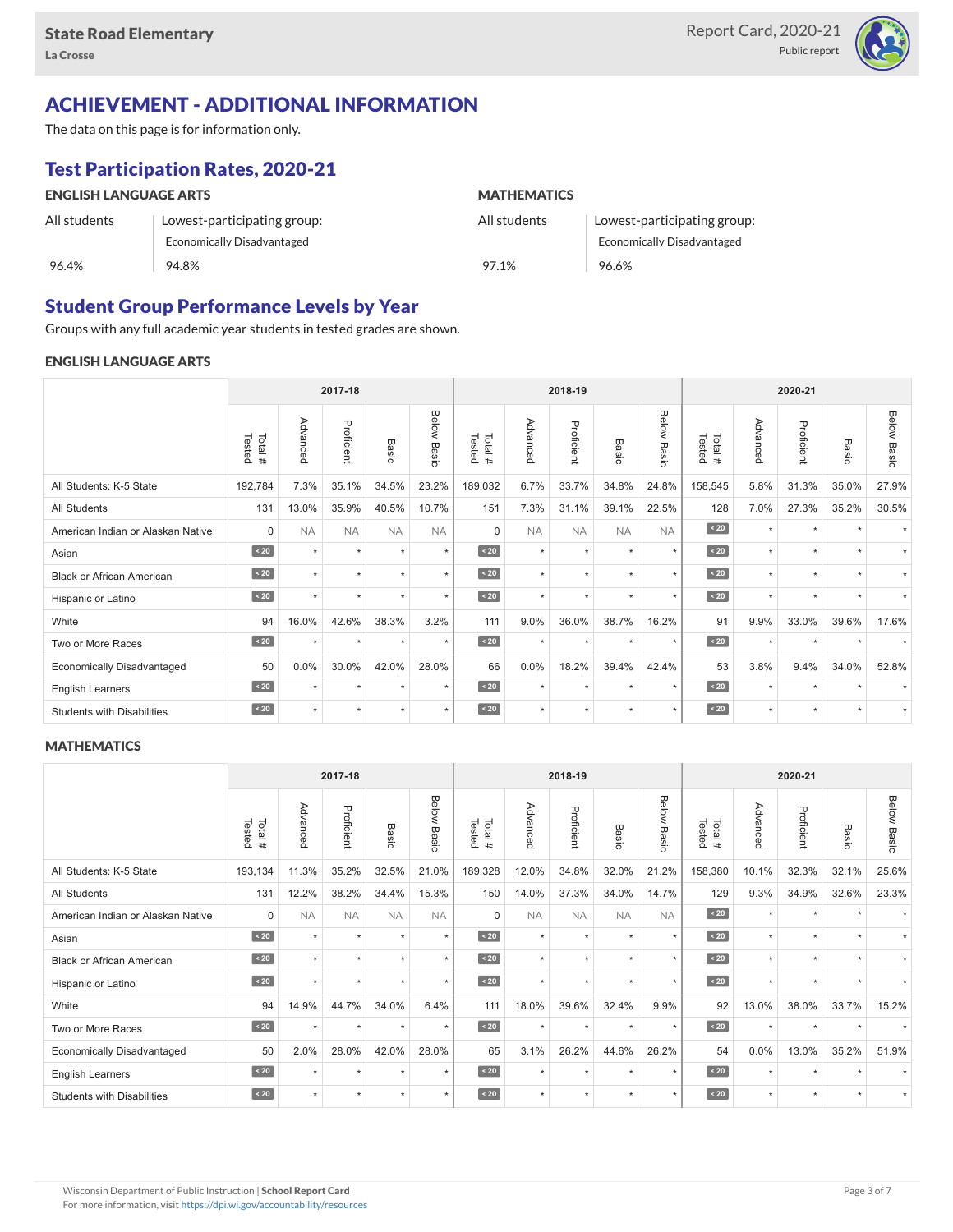

## **GROWTH**

This priority area measures year-to-year student progress on statewide tests. It uses a value-added model that seeks to control for circumstances beyond the influence of educators. A high value-added score means that on average students in the school are progressing more quickly than other, similar students. Growth is scored from 0 to 100 to match the other priority areas and is a conversion from the roughly 0 to 6 value-added score.



## Student Group Value-Added (for information only)

Value-added scores cover an approximately 0-6 range. Higher scores mean greater positive impact. A score of 3.0 is average. Group size is shown in parentheses. Groups with fewer than 20 students are not displayed. Shaded boxes indicate higher-than-average scores.

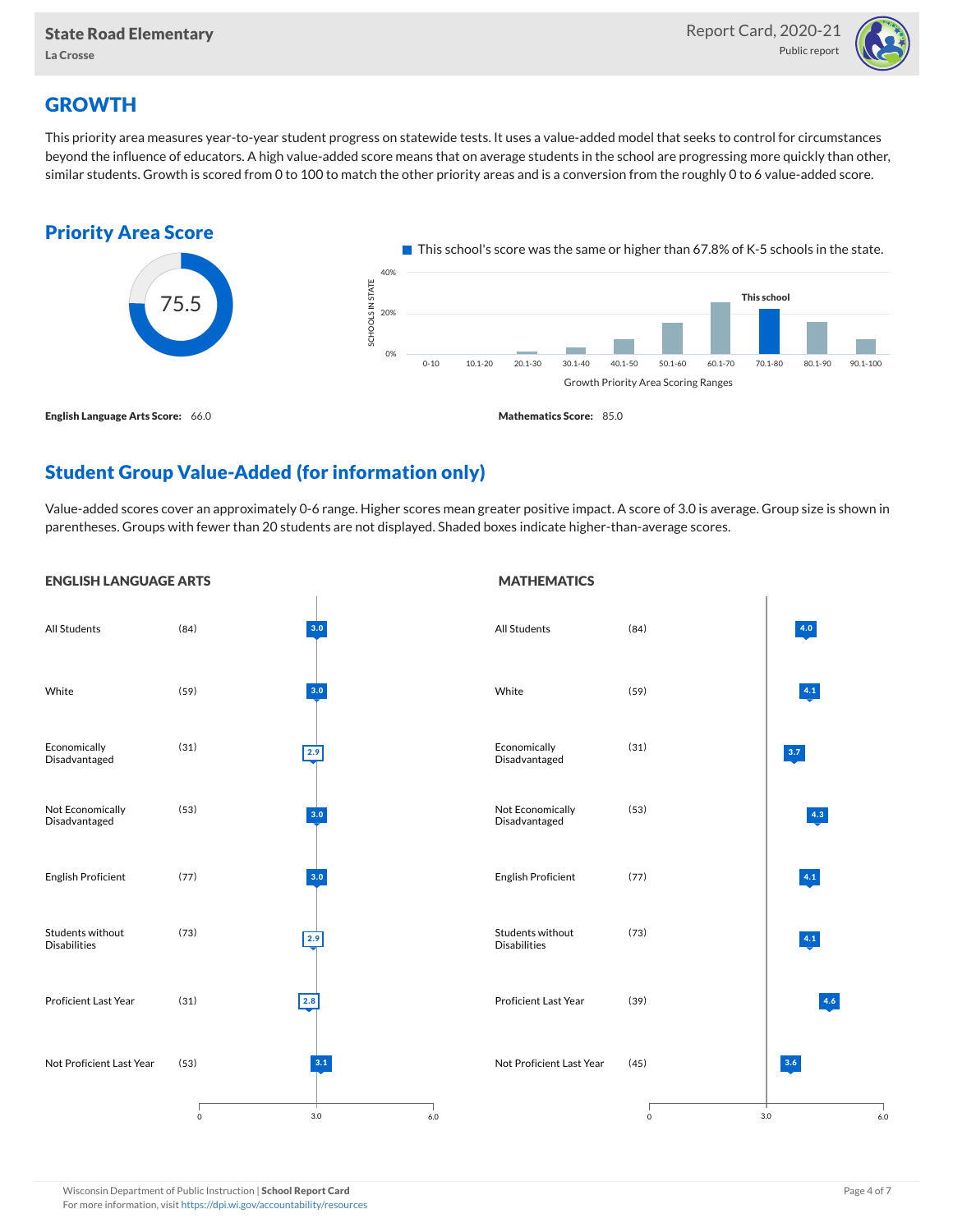

## TARGET GROUP OUTCOMES

This priority area examines outcomes for students with the lowest test scores — the Target Group. It is designed to promote equity by helping schools focus on learners who need the most support while also improving outcomes for all students. The priority area score combines component scores for achievement, growth, chronic absenteeism, and attendance or graduation rate. Data are not displayed when target groups have fewer than 20 students.



Non-Target Group



96.5

m.

0 100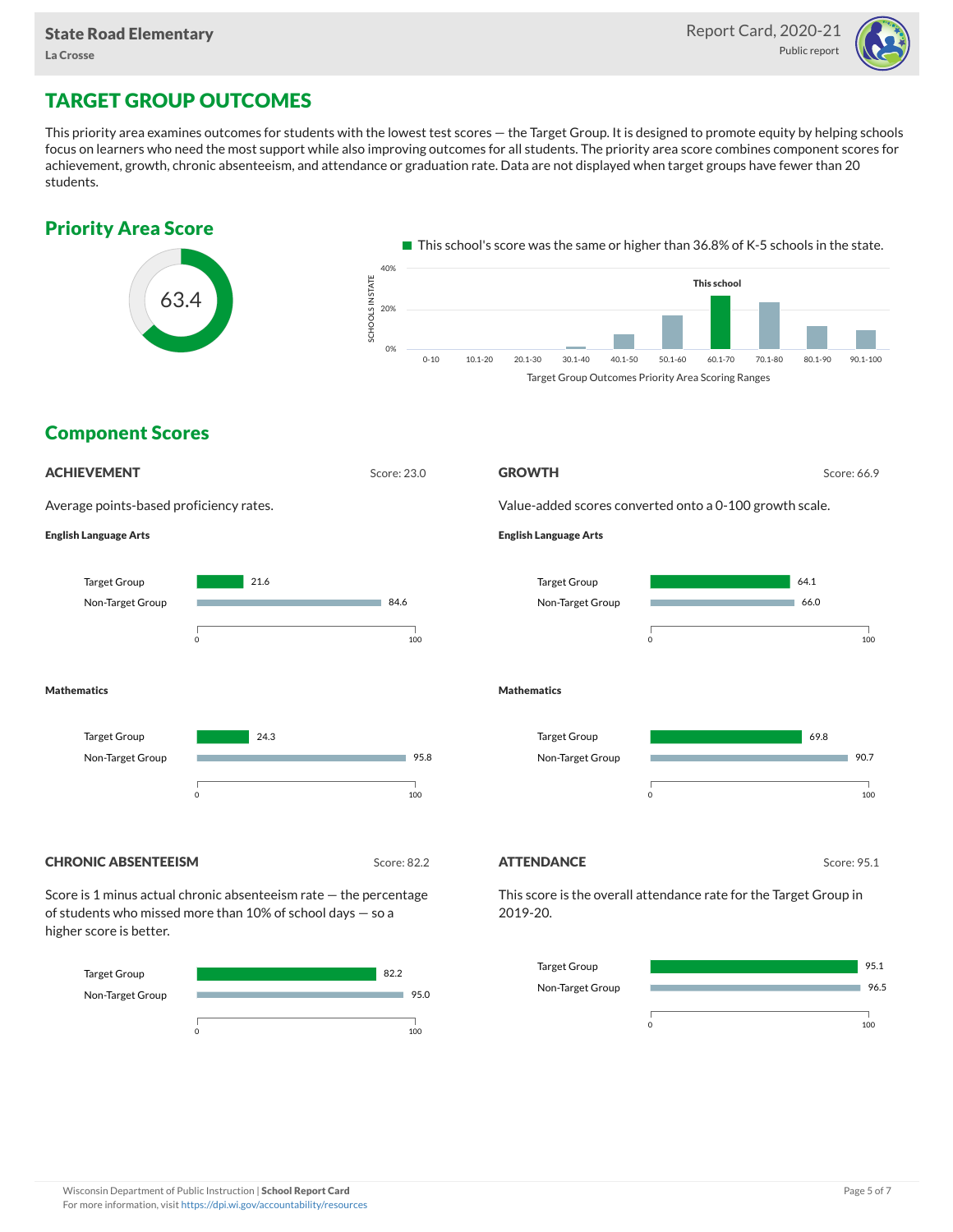

## ON-TRACK TO GRADUATION

This priority area indicates how successfully students are progressing toward completing their K-12 education. The score combines component scores for measures of student engagement and achievement.

# Priority Area Score



 $\blacksquare$  This school's score was the same or higher than 46.5% of K-5 schools in the state.



#### Component Scores

#### **CHRONIC ABSENTEEISM** Score: 92.7

Score is 1 minus actual chronic absenteeism rate — the percentage of students who missed more than 10% of school days — so a higher score is better.



#### **SCHOOL-WIDE ATTENDANCE** Score: 96.0

This score is the overall attendance rate for the school in 2019-20.



#### **3RD GRADE ENGLISH LANGUAGE ARTS** Score: 62.1

Average points-based proficiency rates.



#### **8TH GRADE MATHEMATICS** Score: NA

Average points-based proficiency rates.

NO GRADE 8